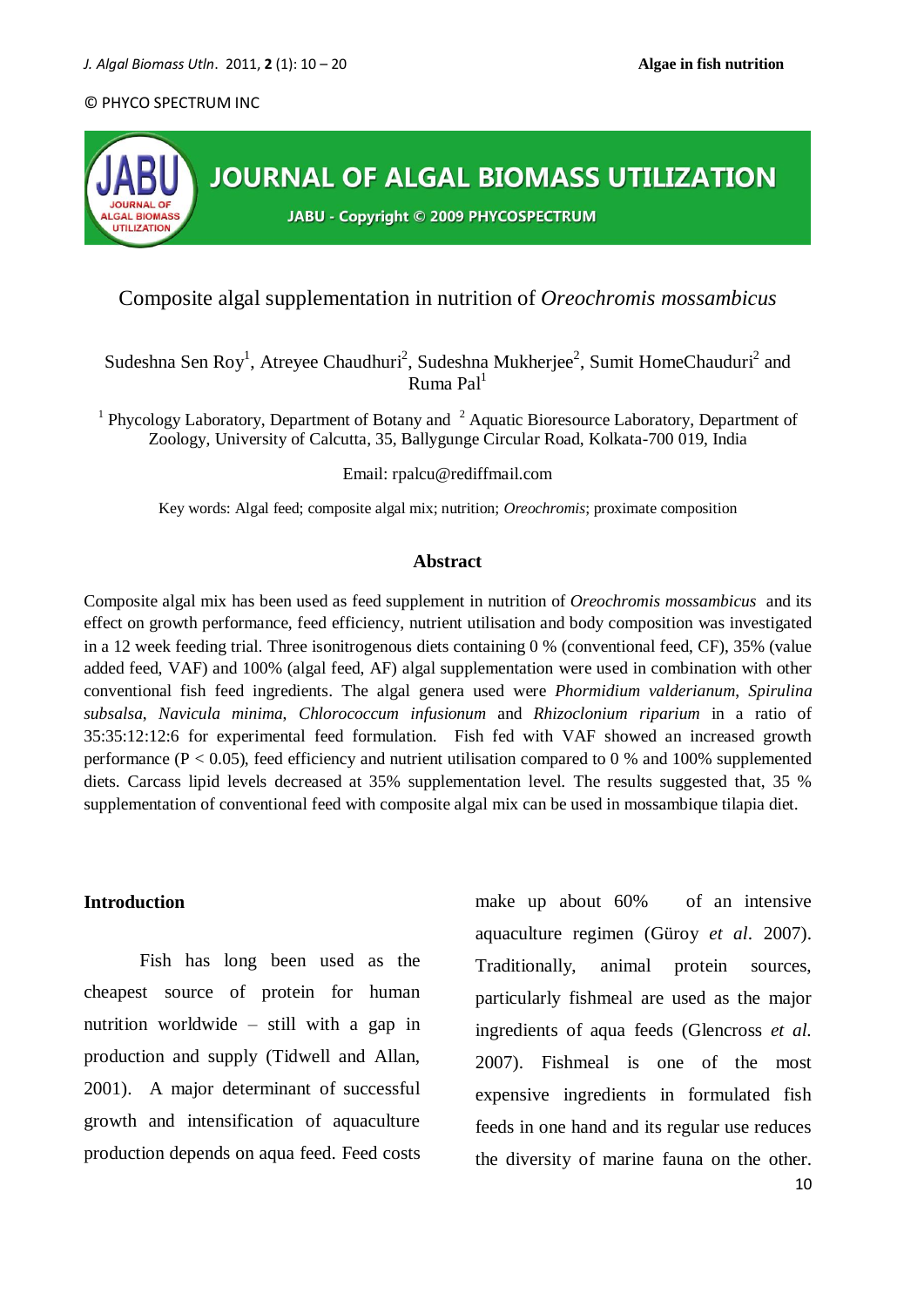Therefore, to reduce the cost of aqua feeds, non conventional sources of proteins are in high demand. Plant feed stuffs are considered as economically viable and environment friendly feed ingredients and can be considered as essential biomass for future aquaculture feed formulation ( Tacon *et al*. 2006).

Algae have emerged as an alternative protein source since long back and their use is quite popular in modern aquaculture industry .Potential algal genera contain about 30-70% protein, 10-20% lipid, 5-15% carbohydrate and high amount of carotenoids with antioxidant property (Becker, 2004). Most commonly used algal genera include microalgae like, *Chlorella*, *Nannochloropsis, Pavlova*, *Tetraselmis*, *Thalassiosira*, *Isochrysis*, *Dunaliella*, *Haematococcus*, *Scenedesmus*, etc. (Brown *et al*. 1997; Yamaguchi, 1997; Borowitzka, 1998; Apt and Behrens 1999; Muller-Feuga, 2000; Soletto *et al*. 2005). But most of the reports are available on use of single algal genus as fish feed ingredients ,therefore availability of algal biomass may be the major constrain in using them (Appler and Jauncey, 1983; Appler, 1985; Güroy *et al*. 2007; Azaza *et al*. 2008).Moreover, the production cost including the harvesting of the unicellular micro-algae are quite expensive making them almost unaffordable

in developing country like India and others. Therefore, exploration of local algae for aquaculture usage is much more relevant for useful cheap production of aquaculture feed.

In India, most of the fish farmers use the mixture of rice bran and mustard oil cake for tilapia farming together with natural fauna of the pond. In the present study to formulate cheap and better feed, 35% supplementation with algal biomass was tested for value addition to the conventional feed using Tilapia (*Oreochromis mossambicus*) as model fish. Five algal taxa with high growth rate and relatively cheap production cost were chosen as feed ingredients. The new composite mixture was formulated after several trials. A total (100%) replacement of conventional feed by composite algal biomass was also used to understand the efficacy of algal meal as fish feed. Three marine genera viz. *Phormidium valderianum, Spirulina subsalsa* and *Navicula minima* and two fresh water genera *Chlorococcum infusionum and Rhizoclonium riparium* were taken as experimental materials.

## **Materials and methods**

A mixture of two cyanobacterial genera viz. *Phormidium valderianum* Gomon, 1892, *Spirulina subsalsa* Ørsted ex Gomont 1892 and three eukaryotic algal genera viz. *Navicula minima* Grunow in Van Heurck,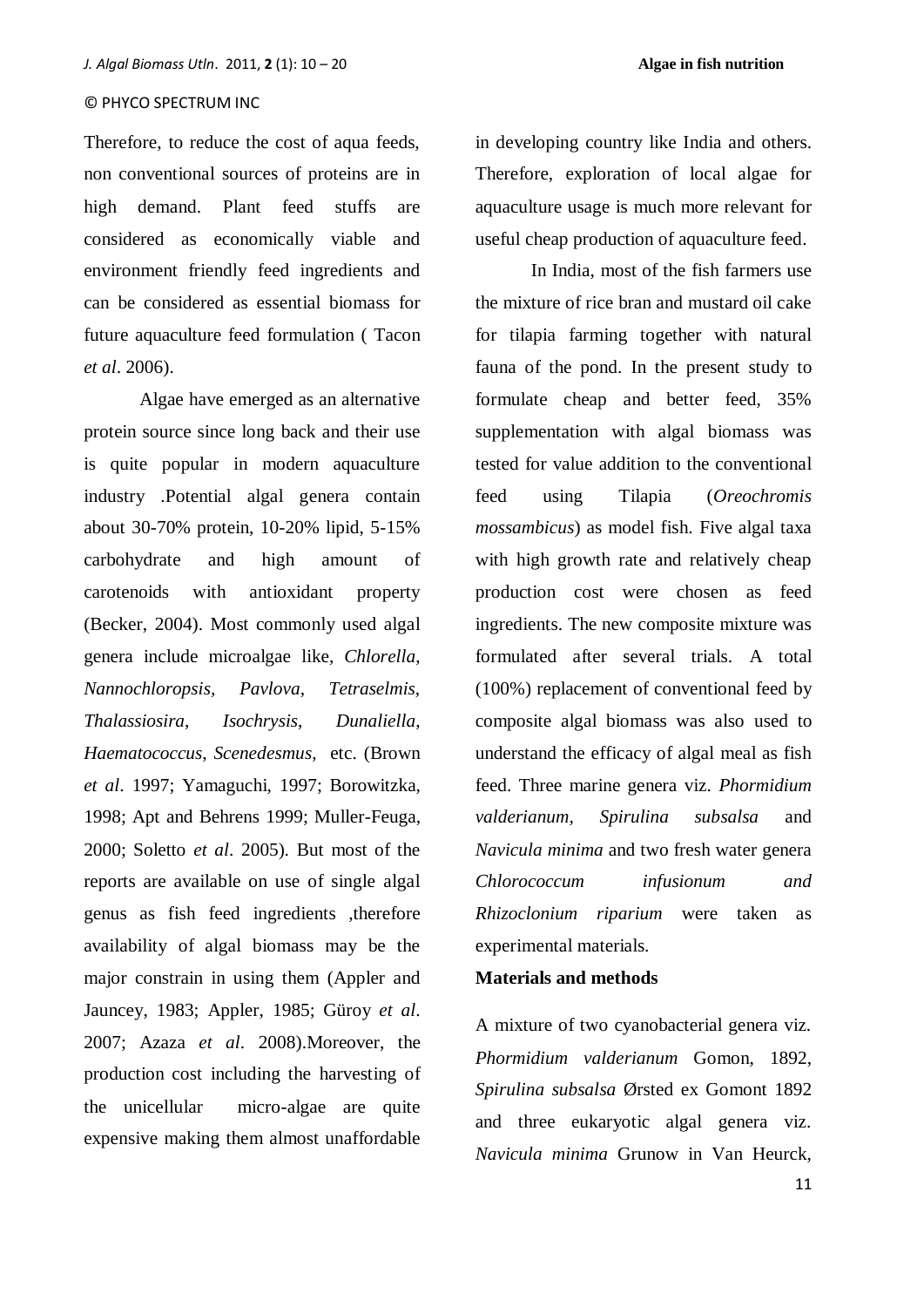1880 (Bacillariophyceae), *Chlorococcum infusionum* Schrank 1811 (Chlorophyceae) and *Rhizoclonium riparium* (Roth) Kützing ex Harvey 1849 (Chlorophyceae) were used as the experimental feed supplements. *Oreochromis mossambicus* Peters 1852 was used as model fish.

## *Collection and culturing of algae*

The experimental algal genera were collected from eastern parts of India, isolated following standard protocols and micro algal cultures were raised for biomass utilization. Unialgal batch cultures of Cyanobacteria were grown using ASN III (Ott, 1965), for *Navicula* ASN III media was supplemented with SiO4 and for *Cholorococcum* BBM (Bold, 1942) were used. *Rhizoclonium* was collected from Kakdweep, West Bengal and used in feed ingredients as natural resource.

# *Experimental fish, rearing condition and feeding regime*

Juvenile *Oreochromis mossambicus* of same age group (1.7-1.8  $g \pm 0.54$ ) were purchased from a government fish breeding farm (Kolkata, India). They were acclimatized for 2 weeks in the laboratory condition and were fed with commercial diet for proper rearing. The experimental trial was conducted in large rectangular flow through fibre reinforced plastic (FRP) tanks (0.6 x 0.5 x

 $0.38 \text{ m}^3$ ) containing 80 L water with a flow rate of about  $1L \text{ min}^{-1}$ . All the fishes were starved for 24h prior to the onset of the feeding trial. A 12- weeks feeding trial was carried out in triplicate groups of 20 fishes each (1.8-1.9 g). Three experimental sets were prepared for each experimental diet. Set 1 was fed with conventional feed (CF) and considered as control feed; set 2 was fed with algal feed (AF) with 100% supplementation and set 3 was fed with value added feed (VAF) with 35% algal supplementation. All groups of fish were fed their respective diets to apparent satiation twice a day at 0900h and 1700 h. The uneaten food was collected after 1h of feeding and dry matter content was determined (AOAC, 1995) for feed consumption calculation. The fishes were weighed every fortnight after a 24-h starvation period to determine the daily ration. Water quality was monitored throughout the feeding experiments with the water temperature, dissolved oxygen and pH being maintained at  $26\pm1\degree C$ ,  $6.8\pm1.1$  mg L<sup>-1</sup> and  $7.1 \pm 0.4$  respectively.

## *Experimental diets*

The pre-weighed dry algae were mixed in a proportion of *Phormidium*: *Spirulina*: *Navicula*: *Chlorococcum*: *Rhizoclonium* :: 35:35:12:12:6 to prepare the composite algal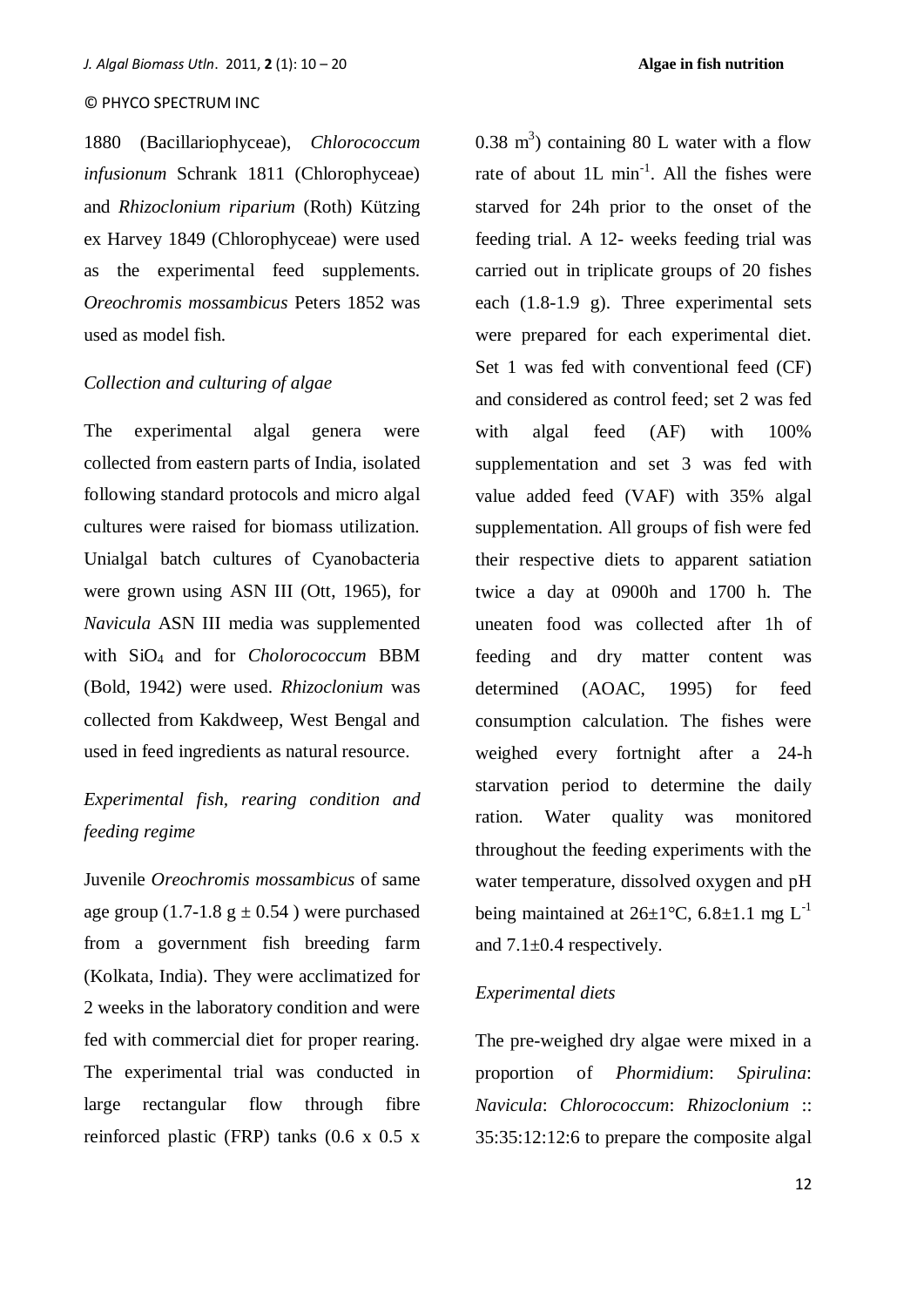mix using a food mixer. The algae free conventional feed (CF) and 2 experimental diets viz. value added feed (VAF) containing 35% replacement of CF with composite algal mix and algal feed (AF) i.e. 100% replacement of CF were prepared using a feed pelletiser machine. All the feeds were formulated to meet the 40% protein requirement of juvenile tilapia (Fitzsimmons, 1997). The formulation and chemical composition of feeds are shown in table 1.

## *Analytical procedures*

Analysis of dry matter (by oven drying at 105 °C for 24 h), crude protein (Kjeldahl apparatus, nitrogen X 6.25), crude lipid (extraction with petroleum ether by Soxhlet apparatus), crude fibre (by an automatic analyzer, Fibertec, Tecator, Sweden) and ash (incineration in a muffle furnace at 600° C for 4 h) were performed for both feed and carcass (AOAC, 1995). Water quality parameters were measured following APHA (1998).

## *Evaluation of growth performance*

Growth performance and feed utilization of experimental fish were evaluated by standard methods (Siddhuraju and Becker, 2003) in terms of final fish weight (g), weight gain (WG, %), specific growth rate (SGR, % day-1 ), feed conversion ratio (FCR)

and protein efficiency ratio (PER). Fishes were randomly selected from each experimental tank and decapitated for such analysis after 84 days of experimentation. The formulae used are as follows:

1. WG =  $[(Final body weight (g) - Initial)]$ body weight (g))/ Initial body weight (g)]  $\bar{x}$ 100

2. SGR= [(ln Final body weight (g) - ln Initial body weight  $(g)$  / Number of days] x 100

3. FCR = Dry feed fed  $(g)$  / Live body weight gain (g)

4. PER = Body weight gain (g) / Crude protein fed  $(g)$  x 100

#### *Statistical Analysis*

All growth data were subjected to one-way analysis of variance (ANOVA). The significance of difference between means was determined by Duncan's multiple range test  $(P < 0.05)$  using SPSS for Windows (Version 10.0) (Duncan, 1955).

## **Results**

The nutritive values of the formulated feeds are shown in table 1. A 35% replacement of CF with algal mix (VAF) showed maximum crude lipid (10.32%), gross energy (24.29 kJ  $g^{-1}$ ), calcium (7.08%) and phosphorus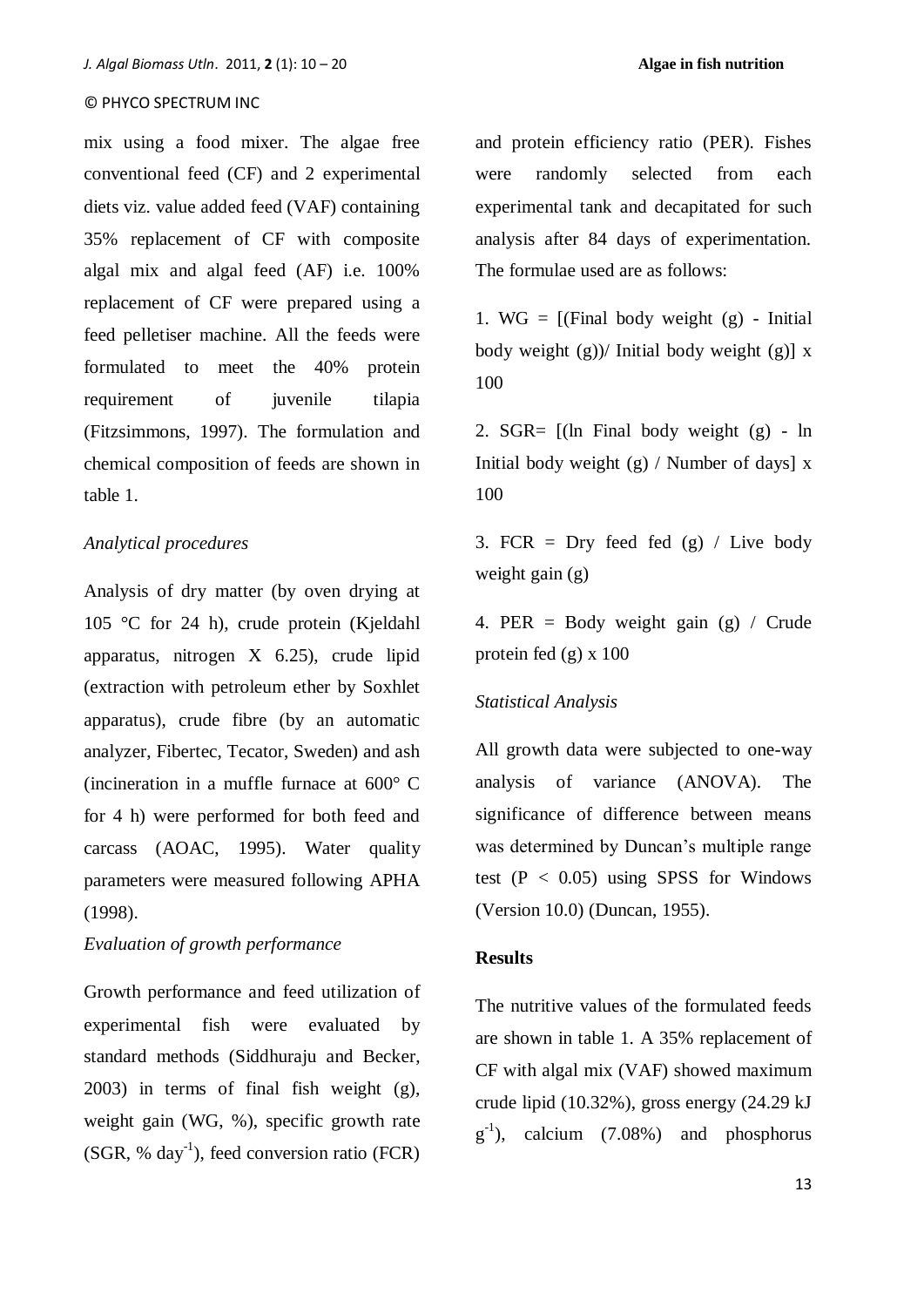(1.46%). AF contained higher amount of carotenoid (0.48%), manganese (1.79 mg k<sup>-</sup> <sup>1</sup>) and zinc  $(6.39 \text{ mg k}^{-1})$  whereas CF was enriched with carbohydrate (12.35%) and iron (24.03 mg  $k^{-1}$ ). Diet palatability was assessed by direct observation of fish

behaviour and feeding responses. All the 3 diets were well accepted by the fishes. On an average, the VAF was well accepted  $(0.43 \pm$ 0.14 g/ fish /day) , followed by AF (0.42  $\pm$ 0.17 g/ fish /day) and CF (0.39  $\pm$  0.11 g/ fish /day).

|                              | Feed Type                |                   |             |  |
|------------------------------|--------------------------|-------------------|-------------|--|
|                              | <b>Conventional Feed</b> | <b>Algal Feed</b> | Value Added |  |
| Ingredients (%)              | (CF)                     | (AF)              | Feed (VAF)  |  |
| Algae mix                    | $\mathbf{0}$             | 100               | 35          |  |
| Rice bran                    | 63                       | $\boldsymbol{0}$  | 50          |  |
| Mustard oil cake             | 37                       | $\boldsymbol{0}$  | 15          |  |
| Nutrient contents (DM %)     |                          |                   |             |  |
| Crude Protein (%)            | 40                       | 40                | 40          |  |
| Crude Lipid (%)              | 6.8                      | 6.17              | 10.32       |  |
| Carbohydrate (%)             | 12.35                    | 8.25              | 10.48       |  |
| Carotenoid (%)               | 0.001                    | 0.48              | 0.36        |  |
| Gross Energy ( $kJ g^{-1}$ ) | 20.23                    | 19.83             | 24.29       |  |
| Copper $(mg k^{-1})$         | 0.38                     | 0.6               | 0.56        |  |
| Manganese $(mg k^{-1})$      | 1.31                     | 1.79              | 1.67        |  |
| Iron $(mg k^{-1})$           | 24.03                    | 6.39              | 10.68       |  |
| Zinc $(mg k^{-1})$           | 0.9                      | 6.52              | 3.1         |  |
| Calcium (%)                  | 4.52                     | 3.2               | 7.08        |  |
| Phosphorus (%)               | 0.7                      | 0.9               | 1.46        |  |

**Table 1: Percentage and proximate composition of experimental diets (dry weight basis)\***

**\*nutrient values are mean of triplicate determination**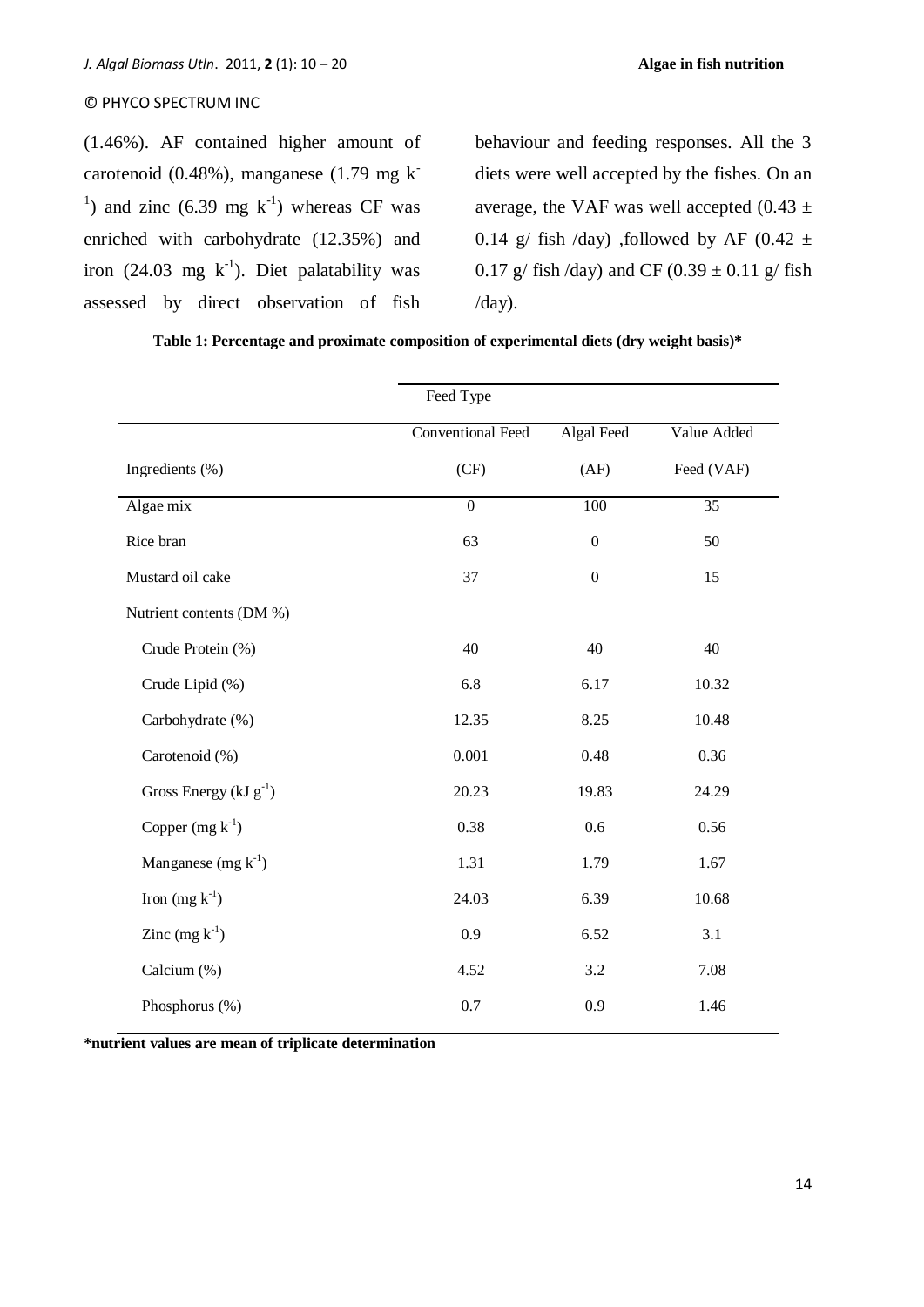Survival percentage, growth performances and feed utilization of tilapia fingerlings of control and experimental sets are given in table 2. Survival rates were significantly higher in VAF fed fishes (99.7%) followed by AF (98.8 %) and CF (96.5 %). No external clinical symptoms were recorded in the experimental fishes

during the study. Weight gain (from 261.11% to 303.27%), SGR (0.649 to 0.706), FCR (from 1.85 to 1.59) and PER (1.19 to 1.67) of fish fed with VAF were significantly ( $P < 0.05$ ) higher than that of others indicating the best results among the 3 diets used.

**Table 2: Growth performance and nutrient utilisation of** *O.mossambicus* **fed with experimental diets \***

|                               | Conventional       | Algal Feed         | Value Added     |
|-------------------------------|--------------------|--------------------|-----------------|
| Parameters                    | Feed (CF)          | (AF)               | Feed (VAF)      |
| Initial Weight $(g)$          | 1.85               | 1.85               | 1.85            |
| Final Weight $(g)$            | $6.5^{\mathrm{a}}$ | 7.11 <sup>a</sup>  | $7.96^{b}$      |
| Weight gain Percentage (%)    | $261.11^a$         | $261.6^a$          | $303.27^b$      |
| SGR $(\%$ day <sup>-1</sup> ) | $0.649^{\rm a}$    | $0.664^{\text{a}}$ | $0.706^{\rm b}$ |
| <b>FCR</b>                    | 1.85 <sup>a</sup>  | $1.78^{\rm a}$     | $1.59^{a}$      |
| <b>PER</b>                    | $1.19^{a}$         | $1.32^{\rm a}$     | $1.67^{\rm b}$  |
| Survival (%)                  | $96.5^{\text{a}}$  | $98.8^{b}$         | $99.7^{\circ}$  |

**\*values are mean of triplicate determination. Values on the same row with different superscripts are significantly different (***P* **< 0.05). ), SGR (specific growth rate), FCR (feed conversion ratio), PER (protein efficiency ratio)**

The carcass proximate composition as affected by the test diets are summarized in table 3. All the diets resulted in improvement of carcass protein showing significant (11.26%) changes in VAF fed fishes than the other two diets. VAF also showed significant increase in moisture level but with a significant decrease in lipid content (3.1 %) .Glycogen content was

significantly higher in CF fed fishes (21.37%), whereas, carotenoid was more in fishes fed with VAF (0.91 %), which was statistically significant also. A rise in carcass ash content was observed in VAF fed fishes (P < 0.05). Variations between carcass protein, lipid and glycogen content due to three dietary treatments can be well understood from figure 1 also.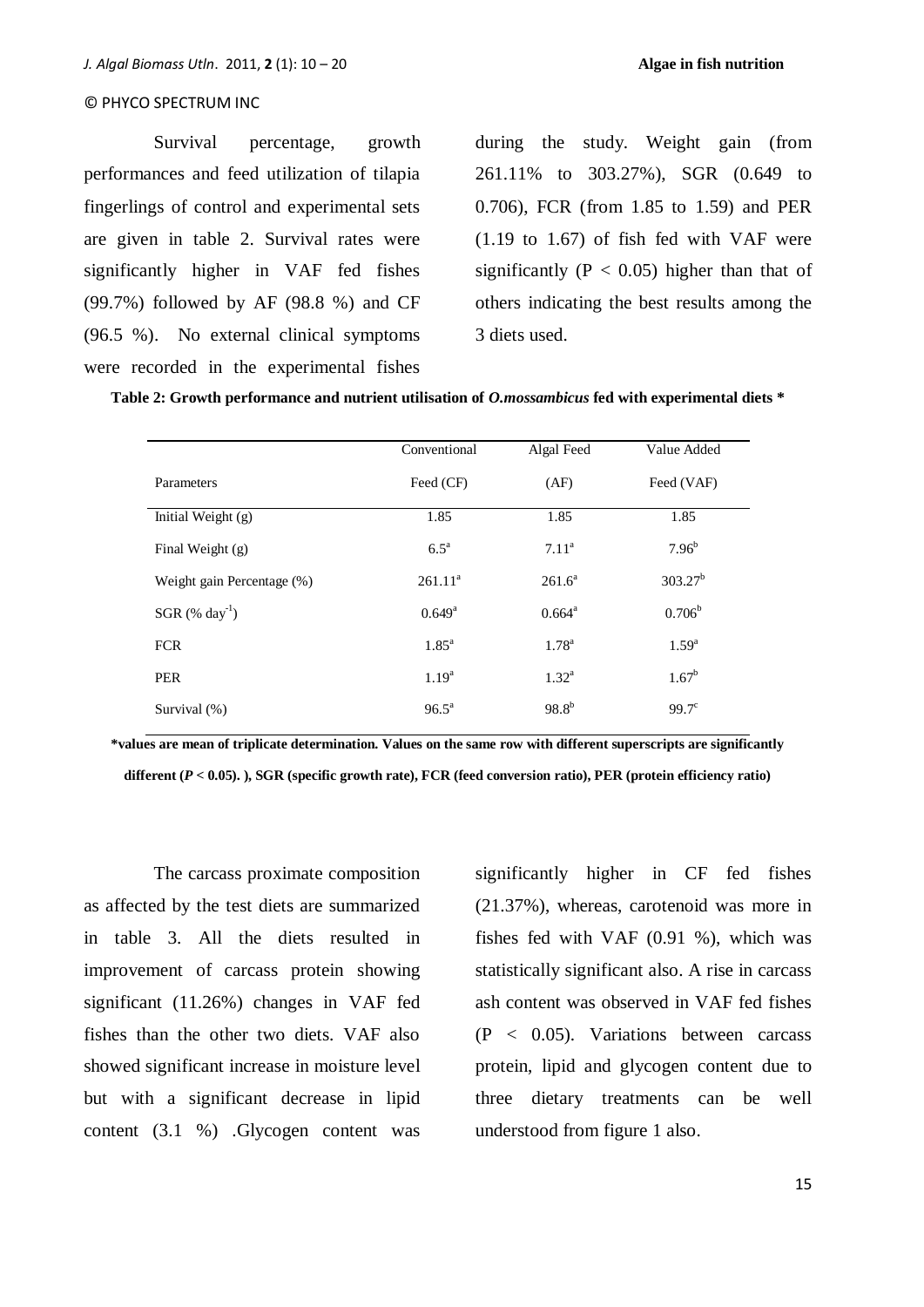| Table 3: Carcass proximate composition of <i>O.mossambicus</i> (% wet weight basis) during the experimental trial |  |  |  |  |
|-------------------------------------------------------------------------------------------------------------------|--|--|--|--|
|-------------------------------------------------------------------------------------------------------------------|--|--|--|--|

**\***

|                |               | Feed Type         |                    |                 |
|----------------|---------------|-------------------|--------------------|-----------------|
|                |               |                   |                    |                 |
|                |               | Conventional      |                    | Value Added     |
| Parameters (%) | Initial value | Feed (CF)         | Algal Feed (AF)    | Feed (VAF)      |
| Moisture       | 77.29         | $74.14^a$         | $75.94^{\text{a}}$ | $78.27^{b}$     |
| Crude protein  | 6.48          | 8.51 <sup>a</sup> | $10.54^{b}$        | $11.26^{b}$     |
| Crude Lipid    | 1.35          | $3.89^{a}$        | $3.4^b$            | $3.1^b$         |
| Crude Glycogen | 8.1           | $21.37^{\circ}$   | $10.3^{b}$         | $15.49^{\circ}$ |
| Carotenoid     | 0.18          | $0.24^{\rm a}$    | $0.66^{\rm b}$     | $0.91^\circ$    |
| Ash            | 3.47          | $5.72^{\rm a}$    | $3.68^{b}$         | $6.93^{\circ}$  |

**\* values are mean of triplicate determination. Values on the same row with different superscripts are** 

**significantly different (***P* **< 0.05)**



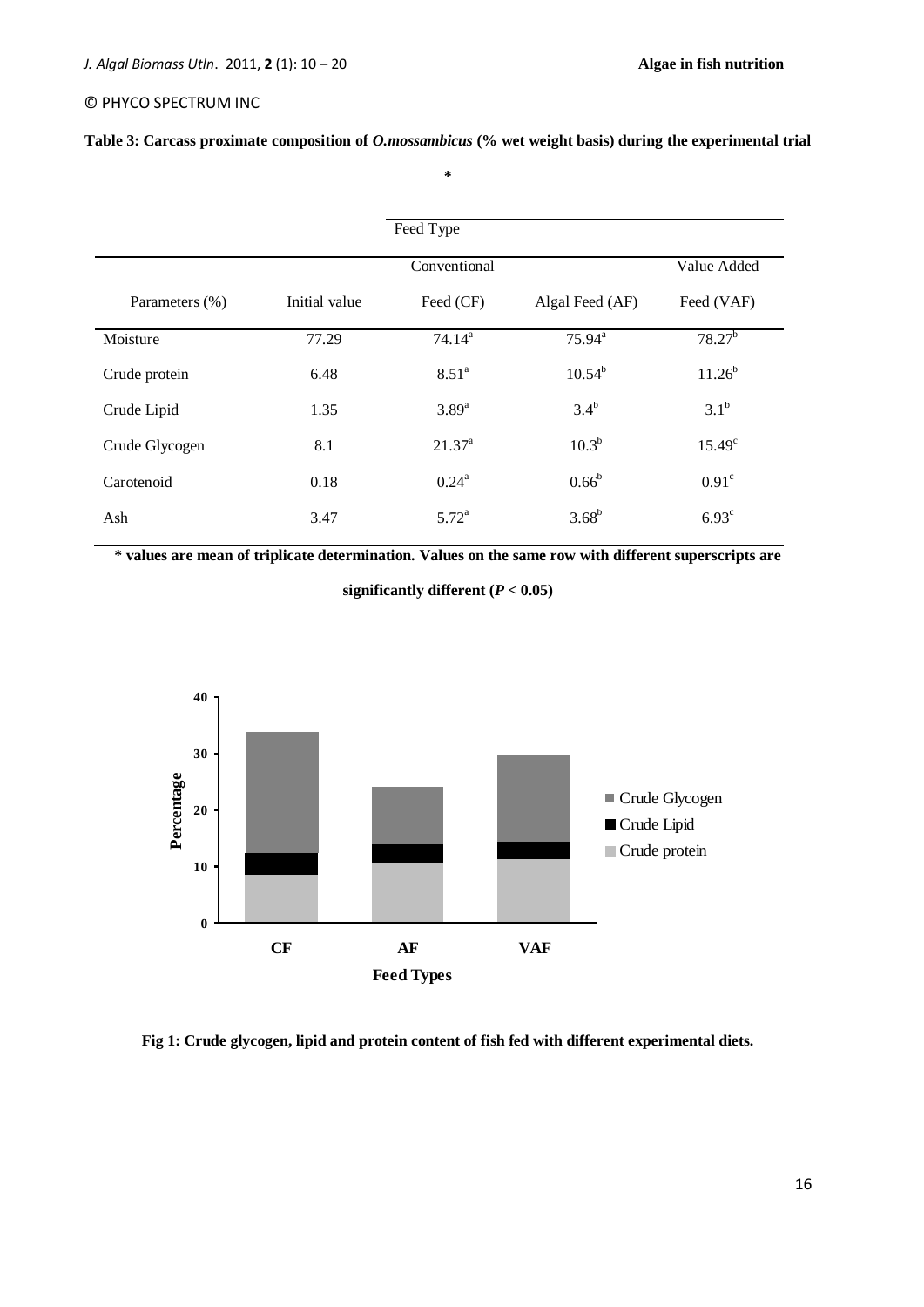#### **Discussion**

The advantages of partial inclusion of algal supplement can be attributed to the balance of dietary fibers, lipid, carbohydrates, minerals and carotenoid together with basic nutritional requirements in fish diet in comparison to commercial diet (Güroy *et al*. 2007; Azaza *et al*. 2008; Ergün *et al*. 2008; Tartiel *et al*. 2008). Growth performance of fish fed with VAF significantly surpassed the growth performances of fish subjected to CF and AF indicating the importance of composite algal mix supplementation (35 %). It has been reported earlier that intake of feeds containing different protein sources and their dietary level affect the energy content differently (Morales *et al*. 1994). In the present study differences in feed intake was insignificant  $(P > 0.05)$  in spite of the differences in gross energy content of commercial and experimental feed due to similar dietary protein levels.

In case of growth performances and feed utilization the SGR, FCR and PER value of VAF was better than the other two diets, although there was no statistically significant differences between CF and AF . This improved SGR and PER in VAF fed fishes may be due to high dietary lipid content in algae based formulated VAF , having same protein level and low level of

carbohydrate to that of conventional feed. The protein sparing effect of dietary lipid and carbohydrate in fish has already been widely demonstrated (Cho and Kaushik, 1990; Sanz *et al*. 1993; Vergara *et al*. 1996). Fitzsimmons *et al*. (1997) reported carbohydrate as alternate source of energy in mossambique tilapia using upto 8% natural lipid as fish ingredients. Higher dietary carbohydrate content of conventional feed resulted in increased level of glycogen of controlled fish, whereas, higher lipid and carbohydrate level of formulated feed increased the protein level of fish carcass. Substantial amount of vitamin C obtained from algal biomass helped in lipid metabolism of fish tissue. Vitamin C is known to promote the lipid metabolism therefore ,reducing the carcass lipid level together with increase in protein levels (Miyasaki *et al*. 1995; Ji *et al*. 2003). Similar results have been observed in VAF fed fishes where protein levels have increased and lipid levels have decreased.

Therefore, the mixed algal biomass used in the present experiment as fish feed ingredient promoted the body weight, SGR, FCR, PER and nutritious value of fish tissue with higher protein level.The cost of production of the formulated feed was also less than the market available algae based feed as the filamentous algal genus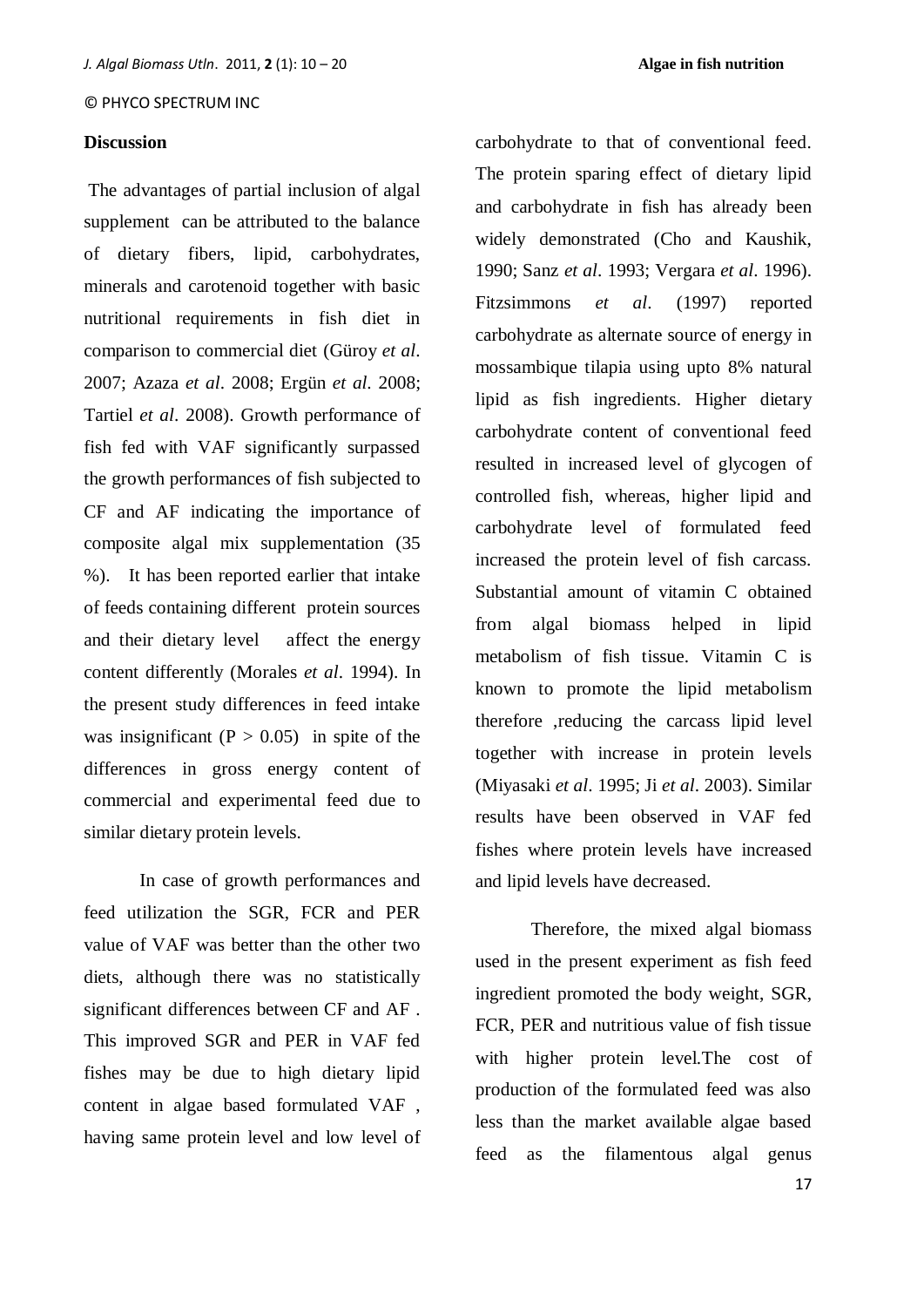(*Rhizoclonium*) was collected from natural resources and the other two genera (*Phormidium*, *Spirulina*) were produced in open tank culture using low cost method. Moreover, the use of natural filamentous algal biomass can also be possible to apply as formulated feed only as in natural pond they clog the gills of the fishes, hence, always being avoided by the fish fauna.

## **Acknowledgement**

Authors are thankful to West Bengal State Council of Science and Technology (WBSCST) for financial support.

## **Reference**

AOAC 1995 Official Methods of Analysis of International 16th Edition (Ed.) Patricia Cunniff (Pub:) AOAC International, Arlington, VA

APHA 1998 Standard methods for the examination of water and wastewater, 20th edn. APHA-AWWA-WPCF, Washington DC

Appler, H. N., and K.Jauncey 1983 The utilization of filamentous green algae (*Claddophora glomerata* (L) (Kutzing) as a protein source in pelleted feeds for *Saratherodon* (Tilapia) *niloticus* fingerlings. *Aquaculture* **30**:21-30.

Appler, H.N. 1985 Evaluation of *Hydrodictyon reticulatum* as protein source in feeds for *Oreochromis niloticus* and Tilapia zillii. *J. Fish Biol*., **27**(3): 327-334.

Apt, K. E. and P. W. Behrens 1999 Commercial developments in microalgal biotechnology. *J. Phycol* **35**:215-226.

Azaza, M. S., F.Mensi, J. Ksouri, M. N. Dhraief, B. Brini, A. Abdelmouleh and M. M. Kraïem 200) Growth of Nile tilapia (*Oreochromis niloticus* L.) fed with diets containing graded levels of green algae Ulva meal (*Ulva rigida*) reared in geothermal waters of southern Tunisia. *J. Appl. Ichthyol.* **24**:202–207.

Becker W. 2004 Microalgae in human and animal nutrition. In A. Richmond (Ed.) Handbook of Microalgal Culture pp 312- 351. Blackwell Scientific Publications Ltd, Oxford.

Bold, H.C. 1942 The cultivation of algae. *Bot. Rev*. **8**:69-138.

Borowitzka, M. A. 1988 Fats, oils and hydrocarbons. In M. A. Borowitzka & L. J. Borowitzka (Eds.), Micro-algal Biotechnology, pp 257-287. Cambridge University Press, Cambridge.

Brown, M. R., Jeffrey S. W., Volkman J. K., Dunstan G. A. 1997 Nutritional properties of microalgae for mariculture. Aquaculture, 151: 315-331.

[Cho,](http://www.sciencedirect.com/science?_ob=ArticleURL&_udi=B6T4D-3X1W66Y-Y&_user=2230991&_coverDate=09%2F01%2F1999&_rdoc=1&_fmt=high&_orig=search&_origin=search&_sort=d&_docanchor=&view=c&_searchStrId=1644842016&_rerunOrigin=google&_acct=C000056666&_version=1&_urlVersion=0&_userid=2230991&md5=bfa76bfa9fb742751fbdf80e7448acaa&searchtype=a#bb4) C.Y. and S.J. Kaushik 1990 Nutritional energetic in fish: energy and protein utilization in rainbow trout (*Salmo*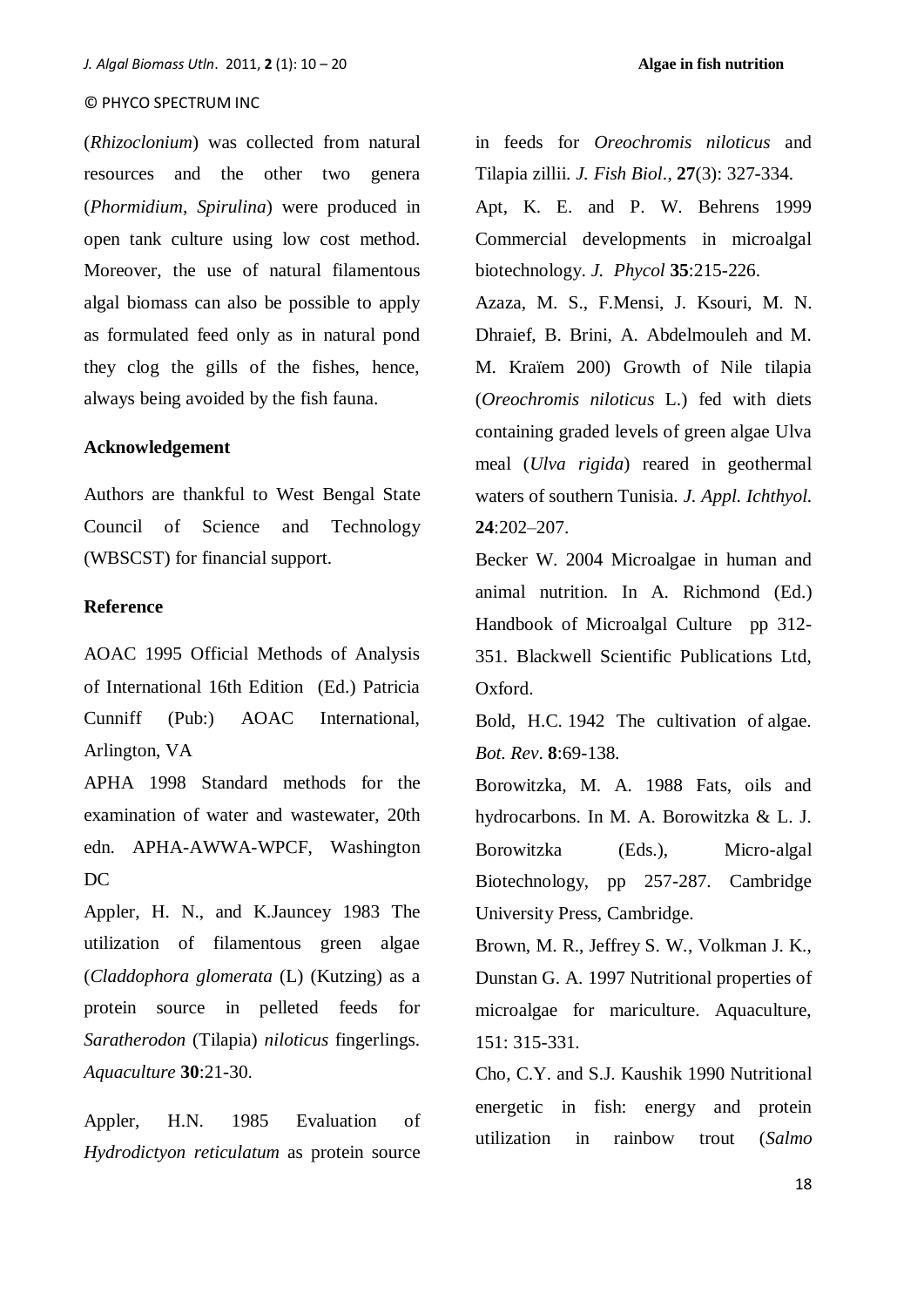*gairdneri*). World Rev. Nutr. Diet. **61**: 132– 172

Duncan, D. B. 1955 Multiple range and multiple F-tests. *Biometrics* **11**:1-42.

Ergün, S., M. Yigit, A. Turker and B. Harmantepe 2008 Incorporation of Soybean Meal and Hazel nut Meal in Diets for Black Sea Turbot (*Scophthalmus maeoticus*). *Isr. J. Aquacult.-Bamidgeh* **60**:27-36.

Fitzsimmons, K. 1997 Introduction to tilapia nutrition. In K. Fitzsimmons (Ed.), Tilapia Aquaculture: Proceedings of the Fourth International Symposium on Tilapia in Aquaculture, pp. 9-12. Ithaca, N. Y.: Northeast Regional Agricultural Engineering Service Publication, No. NRAES – 106.

Glencross, B.D., M. Booth, and Allan, G.L. 2007 A feed is only as good as its ingredients – A review of ingredient evaluation for aquaculture feeds. *Aquacult. Nutr*. **13**;17 – 34.

Güroy, B. K., Ş. Cirik, D. Güroy, F. Sanver and A. A. Tekinay 2007 Effects of *Ulva rigida* or *Cystoseira barbata* meals as a feed additive on growth performance, feed utilization, and body composition in Nile tilapia, *Oreochromis niloticus*. *Turk. J. Vet. and An.l* Sci. **31**:91–97.

Ji, H., A. Om, T. Yoshimatsu, M . Hayashi, T. Umino, H. Nakagawa, M. Asano and A. Nakagawa 2003 Effect of dietary vitamins C and E fortification on lipid metabolism in red sea bream *Pagrus major* and black sea bream *Acanthopagrus schlegeli*. *Fish Sci* **69**:1001–1009

Miyasaki, T, M. Sato, R. Yoshinaka and M. Sakaguchi 1995 Effect of vitamin C on lipid and carnitine metabolism in rainbow trout. *Fish Sci* **61**:501–506

Morales, A.E., G. Cardenete, M. De la Higuera and A. Sanz 1994 Effects of dietary protein source on growth, feed conversion and energy utilization in rainbow trout, *Oncorhynchus* 

*mykiss*, Aquaculture **124**: 117–126.

Muller-Feuga, A. 2000 The role of microalgae in aquaculture: situation and trends. *J. Appl. Phycol*. **12**:527-534.

Ott, F. D. 1965 Synthetic media and techniques for the axenic cultivation of marine algae and flagellates. *Virgin. J. Sci*. **16**:205-218.

Sanz, A., M. D. Suarez, M. C. Hidalgo, M. García-Gallego and M. De la Higuera, 1993 Feeding of the European eel *Anguilla anguilla*. III. Influence of the relative proportions of the energy yielding nutrients. *Comp. Biochem. Physiol*. **105**A: 177–182.

Siddhuraju, P.and K. Becker 2003 Comparative nutritional evaluation of differentially processed mucuna seeds [*Mucuna pruriens* (L.) DC. var. *utilis* (Wall ex Wight) Barker ex Burk] on growth